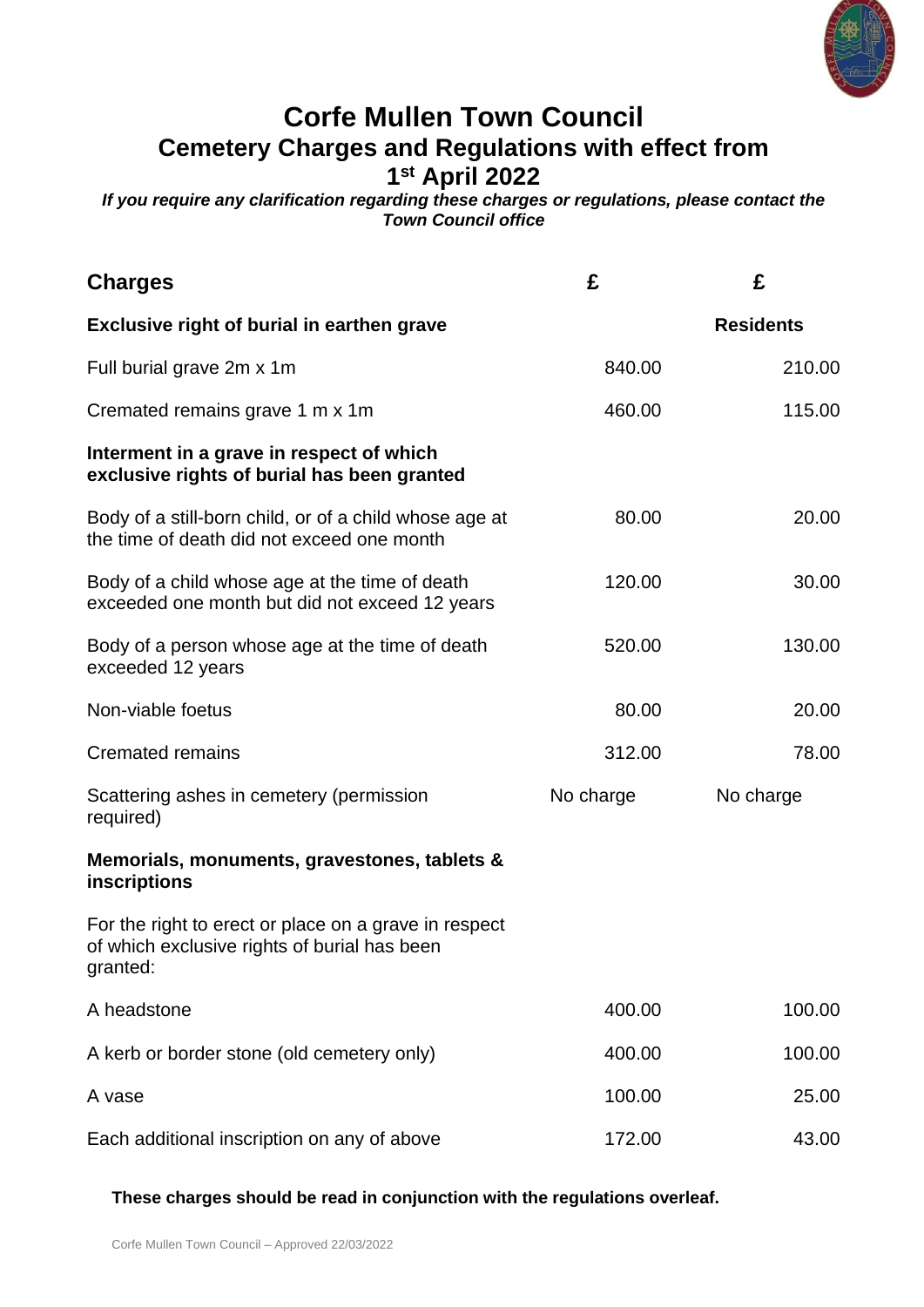Corfe Mullen residents are entitled to a 75% discount on the above fees. Where a Corfe Mullen resident has moved elsewhere into residential care, the resident charge shall apply.

# *All relevant forms available on our website: www.corfemullen-tc.gov.uk*

**NB: All Charges are applied according to the residency of the deceased or, in the case of pre-purchase of burial rights, the residency of the person for whom the grave is intended to be used.**

| <b>Other Charges</b>       |       |
|----------------------------|-------|
| <b>Grave/Burial Search</b> | 5.00  |
| Renewal of burial right*   | 40.00 |
| Transfer of burial right*  | 85.00 |

## *\*The same charge applies to both residents and non-residents.*

## *Should a burial right renewal involve a transfer of burial rights both charges will apply.*

# **Regulations**

### **Exclusive Right of Burial in an Earthen Grave**

- 1. A right of burial may be purchased in advance or at the time of the first interment.
- 2. A right of burial will be granted for the period of 50 years (renewable upon application to the Council.
- 3. A plot for full burial is 2 m x 1m
- 4. A plot for cremated remains burial is 1m x 1m

## **Interment in a grave in respect of which exclusive rights of burial has been granted**

- 1. An interment may only take place upon application by the grave right holder or, if deceased, by their executor or next of kin.
- 2. There must be a transfer of the right if the grave right holder is deceased. This can be done after the interment: please contact the Council for assistance.
- 3. Notice of an interment must be made by application on the relevant form which must be submitted at least TWO days prior to the proposed interment.
- 4. The green Certificate for Burial or the pink Certificate of Cremation must be enclosed with the burial application form if available: if not available the certificate must be forwarded at the earliest opportunity and in any event PRIOR to the interment taking place.
- 5. The date of the proposed interment must be booked with the Council before any arrangements are made with officiant, funeral director etc.
- 6. The digging of graves must be pre-booked with the Council who will identify the grave and mark it.
- 7. Full burial graves must be dug to a depth of 7ft.